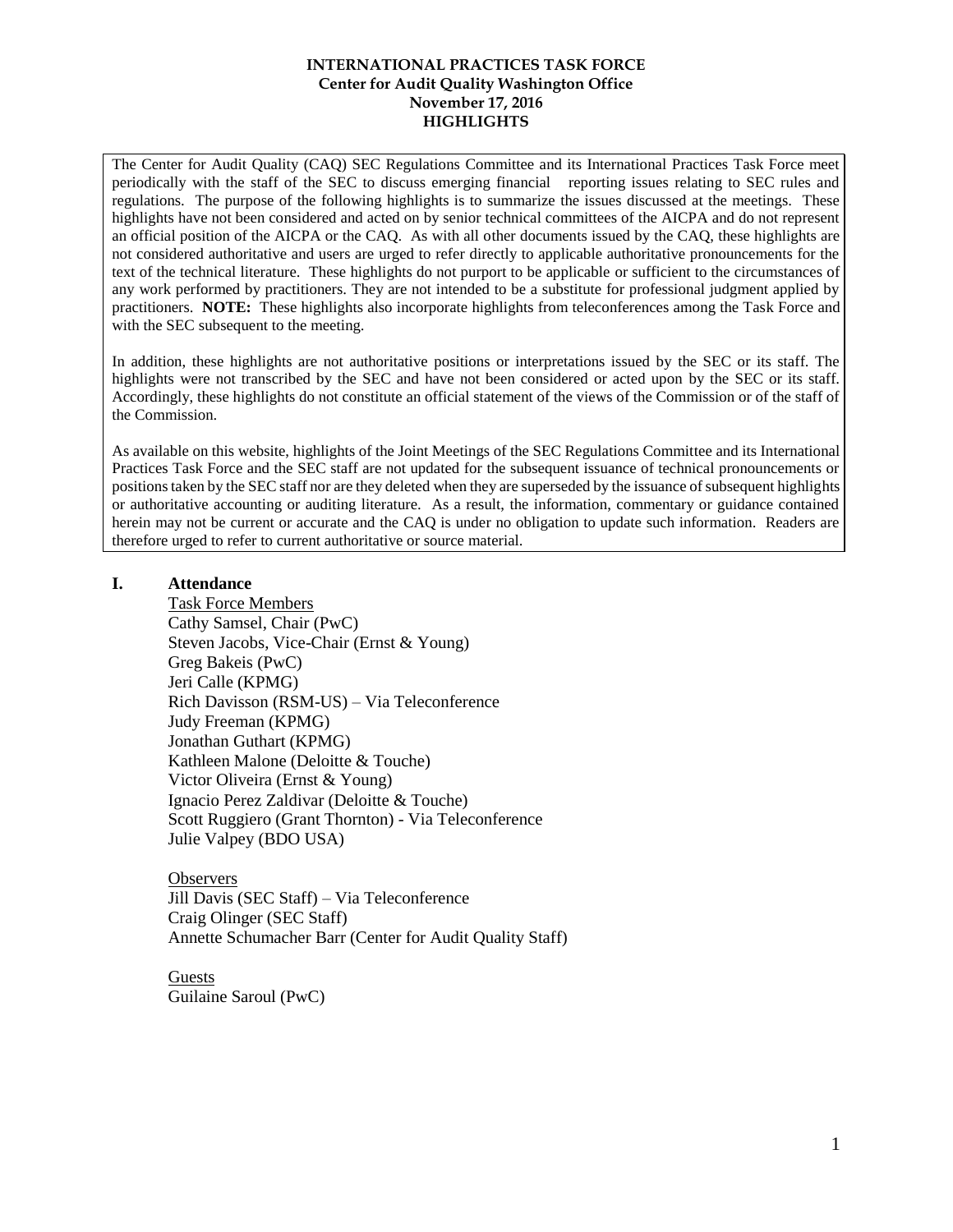## **II. Task Force Update**

Cathy Samsel acknowledged the upcoming retirement of long-time Task Force member Jeri Calle and thanked her for her service and dedication to the activities and mission of the Task Force.

# **III. Current Practice Issues**

# **A. Monitoring Inflation in Certain Countries**

## Introduction

Registrants are responsible for monitoring inflation in countries in which they have operations. Application of "highly-inflationary" accounting as defined by ASC 830 is a judgment to be made by the financial statement preparer. The approach and the related assumptions used to monitor country inflation rates are described below. Under ASC paragraph 830-10-45-12, the determination of a highly-inflationary economy begins by calculating the cumulative inflation rate for the three-year period that precedes the beginning of the reporting period, including interim reporting periods. If that calculation results in a cumulative inflation rate in excess of 100%, the economy should be considered highly-inflationary in all instances. However, if that calculation results in the cumulative rate being less than 100%, historical inflation rate trends and other pertinent factors should be considered.

The Task Force discussed three-year cumulative inflation rates for certain countries. Countries were categorized as follows:

1. Countries with three-year cumulative inflation rates exceeding 100%

2. Countries where the three-year cumulative inflation rates had exceeded 100% in recent years

3. Countries, other than those countries already included in the other categories, (a) with projected three-year cumulative inflation rates greater than 100%; (b) with projected threeyear cumulative inflation rates between 70% and 100%; (c) where the last known threeyear cumulative inflation rates previously exceeded 100% and current actual inflation data has not been obtained; or (d) with a significant (25% or more) increase in inflation during the last calendar year or a significant increase in projected inflation in the current year

## Description of how inflation rates are calculated

For all countries, data is extracted from the International Monetary Fund ("IMF") website. IMF data is extracted from www.imf.org as follows:

On the home page, select the "Data" tab and then click: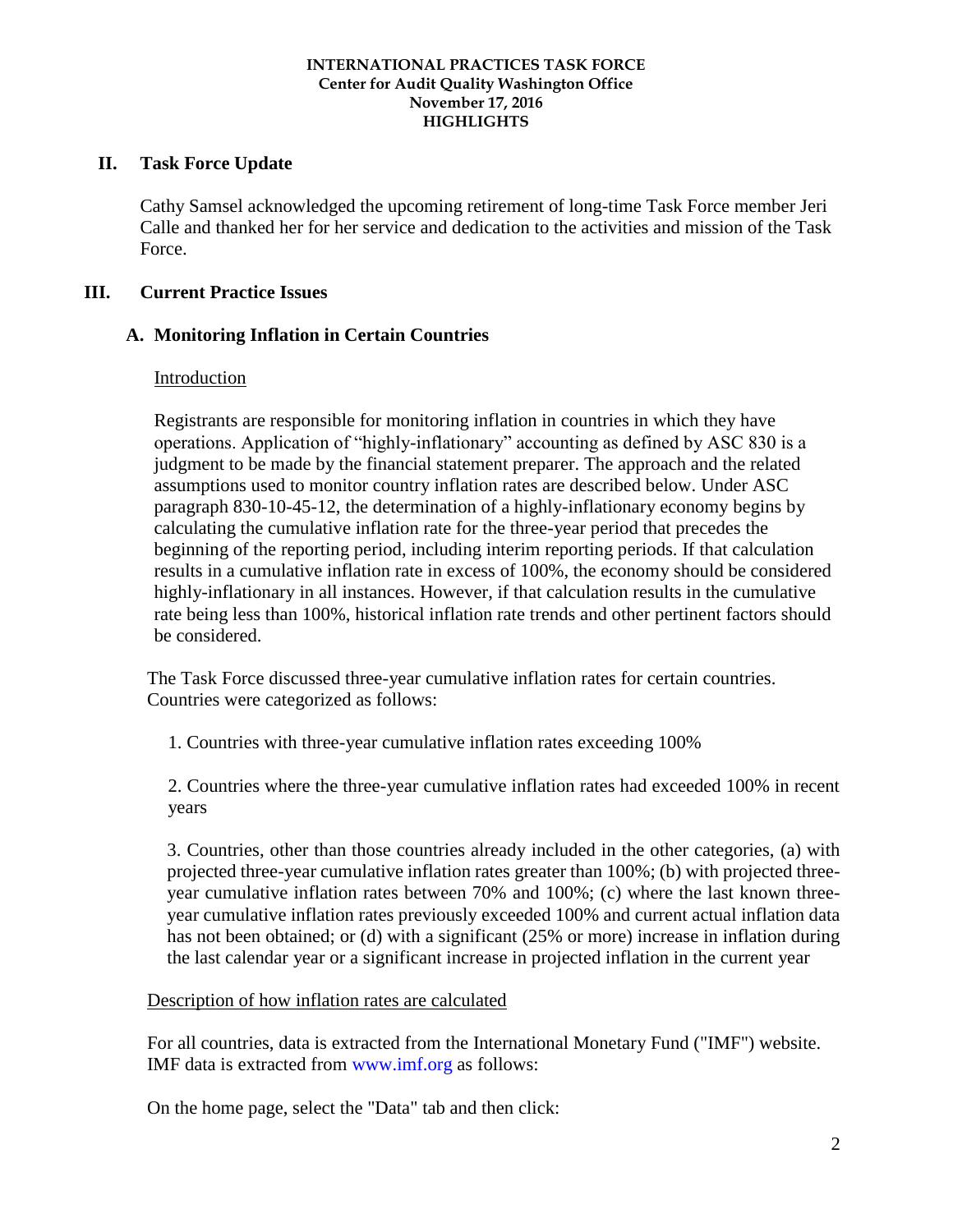• "World Economic Outlook Databases (WEO)" link

- Select the [most recent database](http://www.imf.org/external/pubs/ft/weo/2016/02/weodata/index.aspx) (October 2016)
- Select "By Countries (country-level data)"
	- Select "All Countries", then click the "continue" button.
		- Under the "Monetary" subject header, select "Inflation", "end of period consumer prices" (both the index and percent change); then click the "continue" button.
			- Select a date range (e.g., 2012-2016); click "prepare report" and a table is produced with the data; click the "download" link to export to excel. The data table includes the actual and estimated end of period price indices for each country.

The IMF World Economic Outlook ("WEO") report estimates inflation when actual inflation data has not been obtained. The text of the report describes the assumptions and conventions used for the projections in the WEO. The data that are estimated are highlighted. While the IMF data has limitations (projected inflation data and varying dates through which actual data is included in the table), the calculated three-year cumulative inflation allows us to determine which country's calculations require further analysis.

Note: From time to time the WEO refines or updates previously reported actual Consumer Price Index (hereafter referred to as "Index" or "CPI") data for certain countries.

Using the downloaded table, the three-year cumulative inflation rate is calculated as follows (assuming the current year is end of year 2016): (2016 End of Year CPI– 2013 End of Year CPI) / 2013 End of Year CPI.

It should be noted that the IMF inflation data used to summarize inflation for these IPTF Highlights could be different from the inflation data reported by the respective countries' central banks or governments. The Task Force has not performed procedures to identify any potential differences. Accordingly, this summarized IMF information should be supplemented, to the extent considered necessary, with other pertinent information that may be available.

For registrants that need additional information to monitor inflation for operations in certain countries, it should be noted that annual or month-end CPI information can be obtained from some countries' central bank or government websites or other publicly available information but that data may differ from the inflation data reported by the IMF and may need to be converted because of differences in presentation or other reasons (for example, some countries have reset their base index back to 100 during recent years). While inflation data published by a central bank or government is often more current than the IMF data, each country releases its inflation data at different times and inflation data for some countries may not be otherwise publicly available.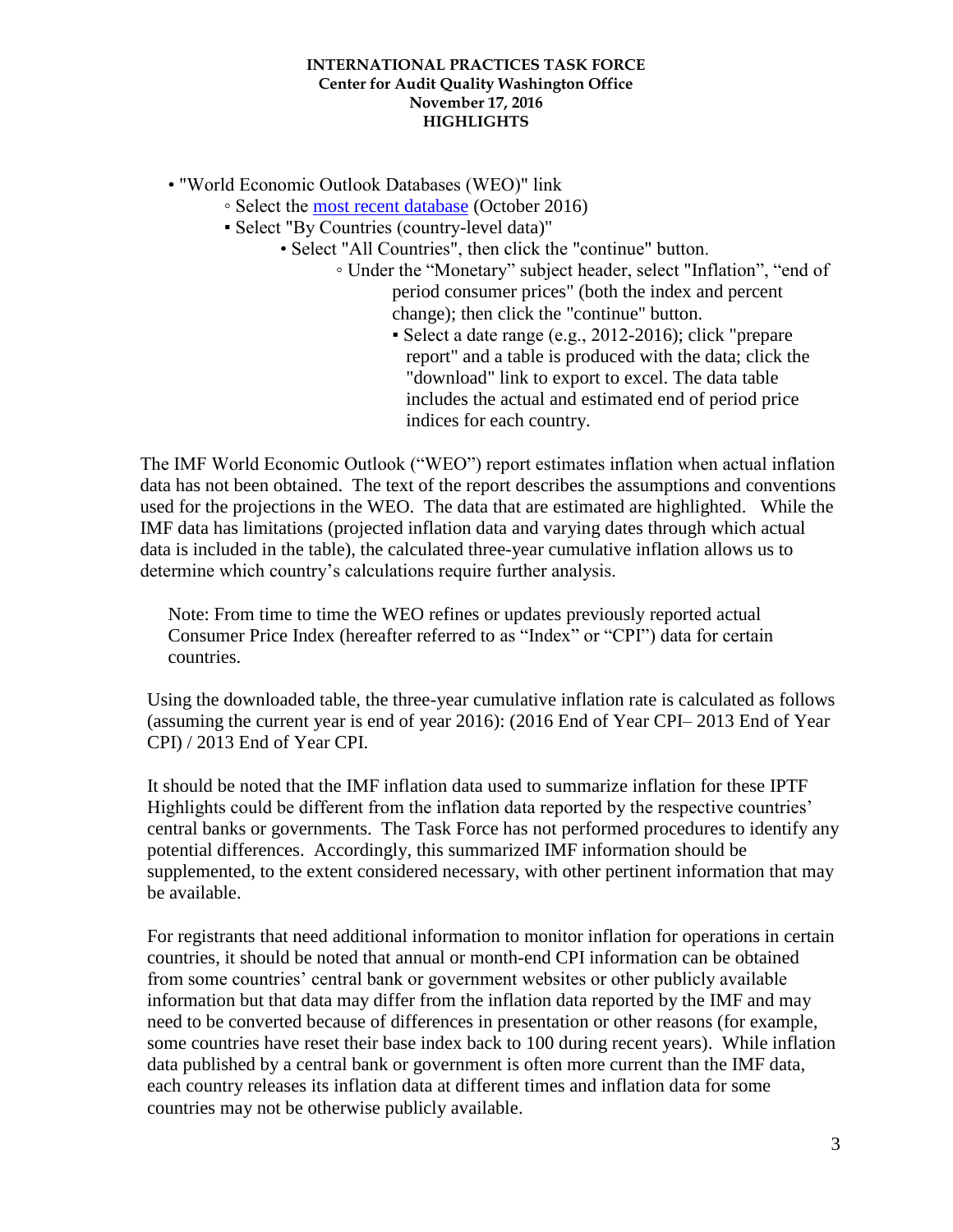The following information, based on the WEO Database – October, 2016, is provided to assist registrants in applying the US GAAP guidance in determining which countries are considered highly-inflationary:

### **1. Countries with three-year cumulative inflation rates exceeding 100%**

## **Ukraine**

According to the reported index data in the October 2016 WEO report, Ukraine's three-year cumulative inflation rate through the end of 2015 amounted to 80%, and is projected to be 102% at the end of 2016.

The National Bank of Ukraine has published CPI data for periods through the end of 2016. Based on this data, Ukraine's three-year cumulative inflation rate is calculated to be 101% at December 31, 2016.

Based on these calculated inflation rates, Ukraine's economy is highly inflationary which requires registrants to treat Ukraine's economy as highly-inflationary for reporting periods beginning on or after January 1, 2017, if material.

The three-year cumulative inflation rate at the end of 2016 of 101% was primarily influenced by a spike in inflation reported in 2015 of 43%. Using quarterly projected inflation data published by the National Bank of Ukraine in October 2016, the three-year cumulative inflation rate is projected to be below 100% by June 30, 2017. Based on the index data in the October 2016 WEO report, Ukraine's threeyear cumulative inflation rate is projected to be 76% at the end of 2017 and 30% at the end of 2018. As the historical inflation rate suggests the highly inflationary classification results from an isolated spike in the annual inflation in 2015, absent unforeseen developments, Ukraine's economy will likely cease being considered highly-inflationary by the end of 2017 and potentially sooner.

As a result, registrants should actively monitor and consider Ukraine's reported inflation data to determine the periods in which the economy should be treated as highly inflationary.

## **South Sudan**

South Sudan's three-year cumulative inflation rate through the end of 2015 was estimated to be 110%, based on the reported index data in the WEO Report. The three-year cumulative inflation rate is projected to be 1,477% by the end of 2016.

As indicated in the May 2016 IPTF Highlights, based on these inflation rates, registrants should treat the economy of South Sudan as highly-inflationary for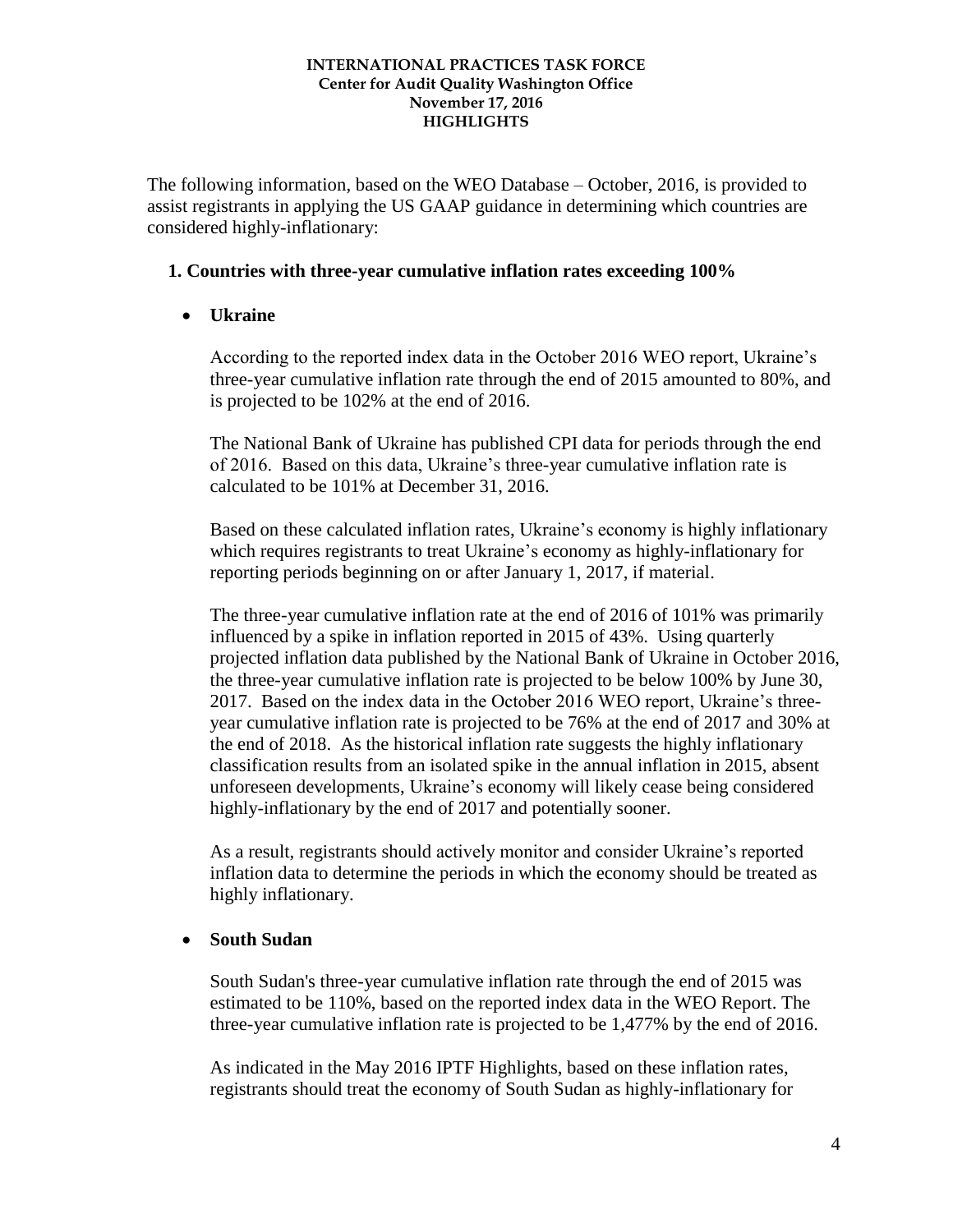reporting periods beginning on or after January 1, 2016. Registrants that have already issued financial statements for interim periods beginning on or after January 1, 2016 which do not reflect the economy of South Sudan as highly-inflationary are encouraged to discuss their facts and circumstances with the SEC staff to the extent a change to highly inflationary would be material.

 **Sudan** –According to the WEO report, Sudan's cumulative three-year inflation rate was 101% at the end of 2015 and is projected to be 65% by the end of 2016.

Based on these inflation rates, it would appear that registrants should continue to treat the economy of Sudan as highly-inflationary.

Registrants should have appropriate controls in place to monitor Sudan's reported inflation data and consider other pertinent economic indicators to determine when it is appropriate to cease treating the economy as highly-inflationary.

 **Venezuela** - The three-year cumulative inflation rate for Venezuela amounted to 639% for 2015 and the three-year cumulative inflation rate at the end of 2016 is projected to be 3,782%.

Based on these inflation rates, registrants should continue to treat the economy of Venezuela as highly-inflationary.

## **2. Countries where the three-year cumulative inflation rates had exceeded 100% in recent years**

 **Islamic Republic of Iran** – The three-year cumulative inflation rate, using the data in the WEO Report was 51% as of the end of 2015 and is projected to be 36% by the end of 2016.

As indicated in the May 2016 IPTF Highlights, based on these inflation rates, registrants should cease treating the economy of Islamic Republic of Iran as highlyinflationary no later than the first reporting period beginning on or after July 1, 2016.

• **Malawi** – The three-year cumulative inflation rate for Malawi was 91% for 2015 and is projected to be 79% by the end of 2016.

Based on the fact the three-year cumulative inflation rates had exceeded 100% in recent years, combined with the actual inflation rates for the most recent year, it would appear that registrants should continue to treat the economy of Malawi as highly-inflationary.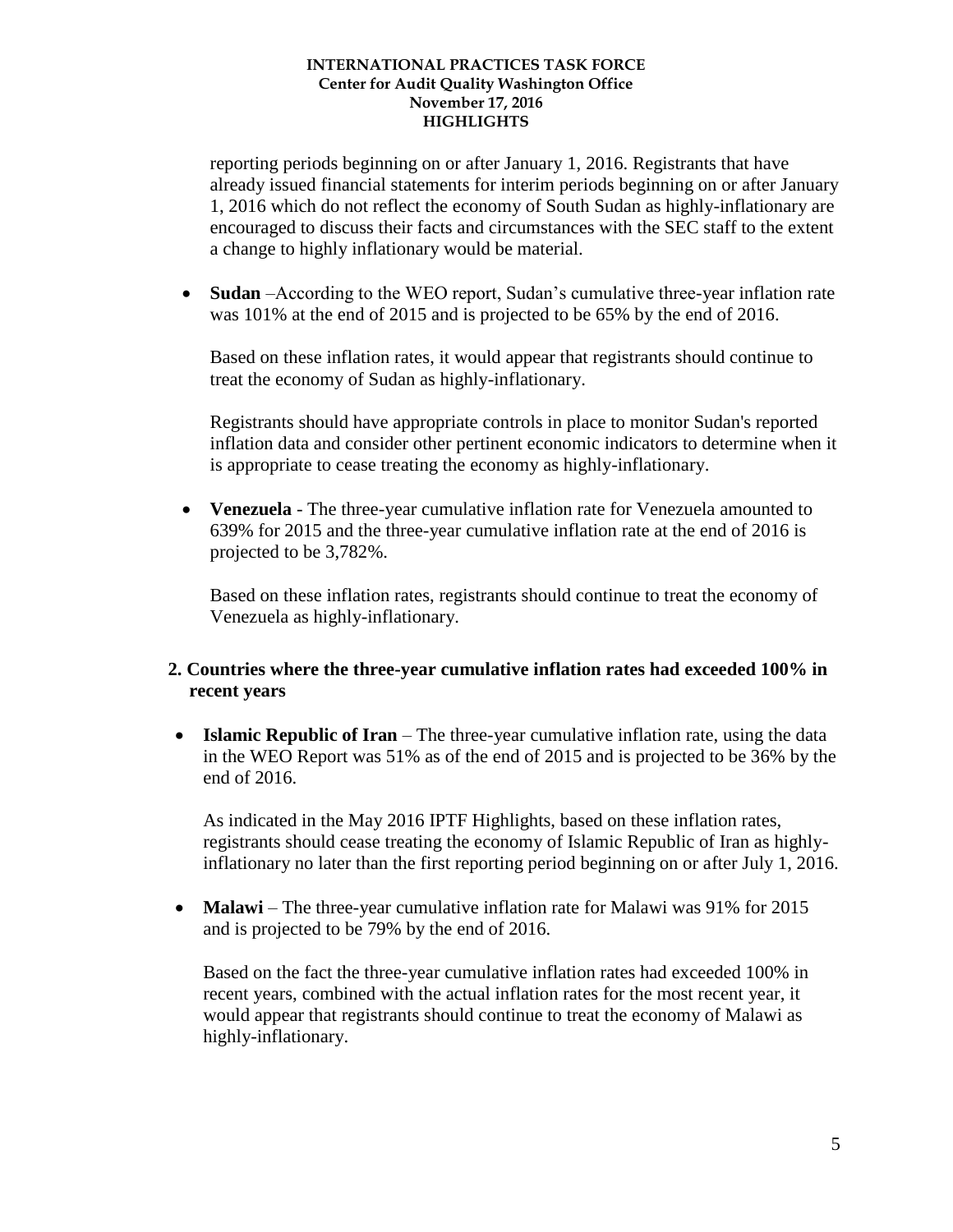Registrants should have appropriate controls in place to monitor Malawi's reported inflation data and consider other pertinent economic indicators to determine when it is appropriate to cease treating the economy as highly-inflationary.

- **3. Countries, other than those countries already included in the other categories, (a) with projected three-year cumulative inflation rates greater than 100%; (b) with projected three-year cumulative inflation rates between 70% and 100%; (c) where the last known three-year cumulative inflation rates previously exceeded 100% and current actual inflation data has not been obtained; or (d) with a significant (25% or more) increase in inflation during the last calendar year or a significant increase in projected inflation in the current year**
- *(a) Countries other than those countries already included in the other categories, with projected three-year cumulative inflation rates greater than 100%*

**Argentina –** According to the October 2016 WEO report, Argentina's 2016 inflation is projected to be 39%, and the cumulative three-year inflation rate is projected to be 105% at the end of 2016. The WEO report does not provide inflation data for 2015 or 2016 and includes the following warning:

"The consumer price data for Argentina before December 2013 reflect the consumer price index (CPI) for the Greater Buenos Aires Area (CPI- GBA), while from December 2013 to October 2015 the data reflect the national CPI (IPCNu). The new government that took office in December 2015 discontinued the IPCNu, stating that it was flawed, and released a new CPI for the Greater Buenos Aires Area on June 15, 2016. Given the differences in geographical coverage, weights, sampling, and methodology of these series, the average CPI inflation for 2014, 2015, and 2016 and end-of-period inflation for 2015 are not reported in the October 2016 World Economic Outlook. On February 1, 2013, the IMF issued a declaration of censure and since then has called on Argentina to implement specified actions to address the quality of its official CPI data. At the meeting that took place on August 31, 2016, the IMF Executive Board noted the important progress made in strengthening the accuracy of the CPI data. The Managing Director will report to the Executive Board on this issue again by November 15, 2016."

On November 9, 2016, the IMF removed the declaration of censure on Argentina. In the press release on the decision, the IMF stated that "Argentina's CPI is now in line with international standards".

As indicated above, the October 2016 WEO report provides projections for 2016 but does not provide inflation data for 2015 and 2016. However, it does include inflation data for prior years, including the 24% rate for 2014, as determined under the IPCNu, as well as the CPI-GBA rate of 11% for both 2013 and 2012.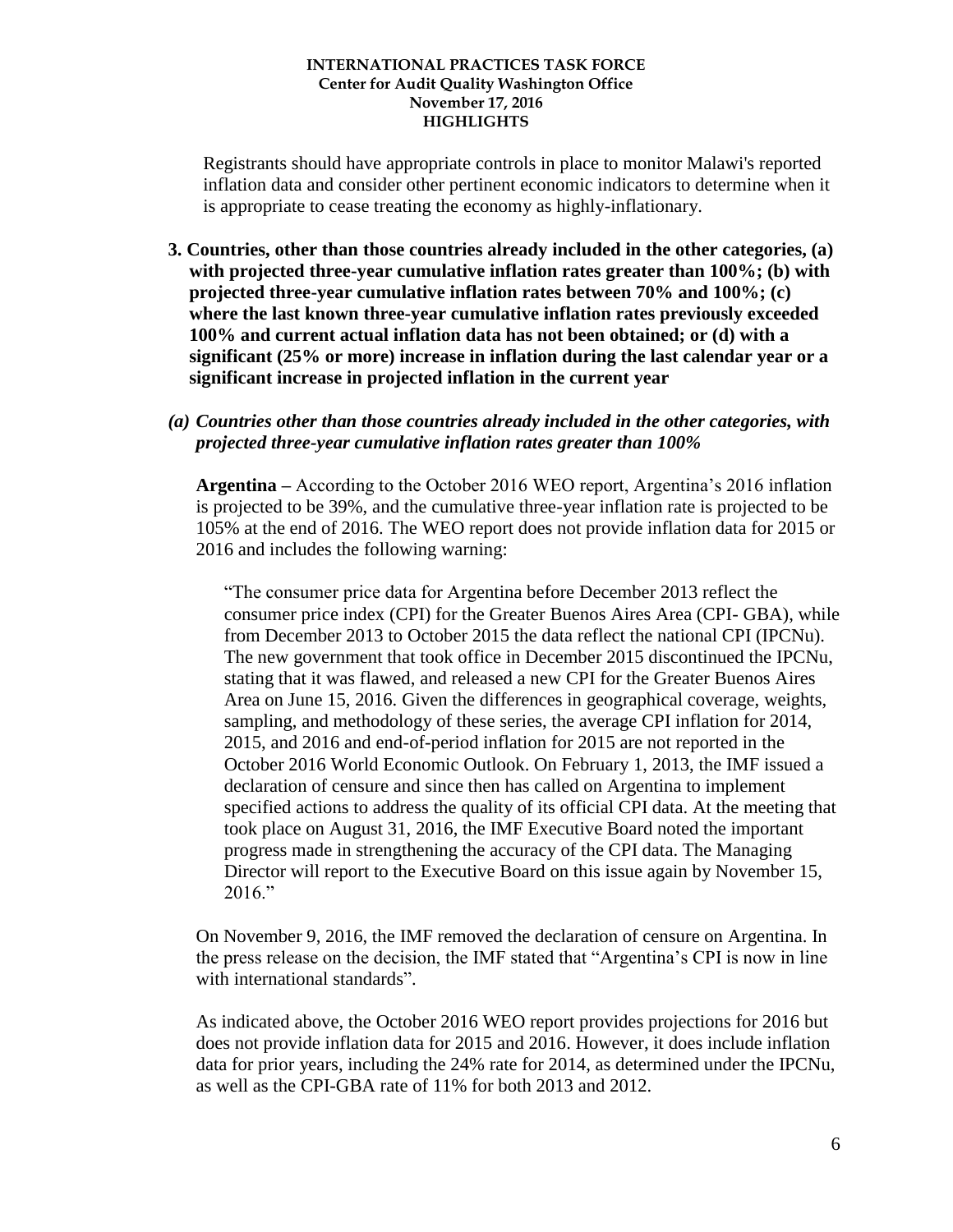The three‐year cumulative inflation rates presented below were not reported in the October 2016 WEO report, but were calculated based on monthly amounts from various indices, as follows:

|   | Indices Considered <sup>1</sup>                 | As of   | As of    |
|---|-------------------------------------------------|---------|----------|
|   |                                                 | 9/30/16 | 12/31/16 |
|   | Various indices used — Greater Buenos Aires     | 100.2%  | 104.2%   |
|   | (CPI-GBA) to December 2013, IPCNu January       |         |          |
|   | 2014 to October 2015, City of Buenos Aires only |         |          |
|   | index (IPC-BA) November 2015 to April 2016,     |         |          |
|   | new CPI-GBA from May 2016 to relevant period-   |         |          |
|   | end                                             |         |          |
| 2 | Same as #1 except that the San Luis province    | 98.3%   | 102.2%   |
|   | index (IPC-SL) was used instead of the IPC-BA   |         |          |
|   | for November 2015 to April 2016                 |         |          |
| 3 | National Wholesale Price Index (WPI)            | 93.5%   | 90.9%    |

The Task Force is aware that in late December 2016, certain US accounting firms submitted a white paper to the SEC staff from the Office of the Chief Accountant that asserted that the firms would not require a registrant to consider Argentina's economy as highly inflationary under US GAAP for the reporting period from October 1, 2016 to December 31, 2016. The SEC staff from the Office of the Chief Accountant, after reviewing the white paper submitted by the firms, stated that the staff would not object to a calendar year-end registrant's determination that Argentina's economy would not be considered highly inflationary under US GAAP for the reporting period from October 1, 2016 to December 31, 2016.

The staff indicated that registrants with Argentine operations should continue to closely monitor the economic environment within the country and have appropriate processes in place to identify relevant inflation data in order to determine whether Argentina should be considered a highly inflationary economy on an ongoing basis.

The three-year cumulative inflation rates presented above as of December 31, 2016 reflect inflation data published by Argentina's Bureau of Statistics in January with respect to December 2016. That data is relatively consistent with the data as of September 30, 2016 with WPI (the only consistently calculated national index) improving.

As a result, it does not appear that Argentina would be required to be considered highly inflationary under US GAAP for the reporting period from January 1, 2017 to

 $\overline{a}$ 

 $1$  Other indices or combinations of indices are published in Argentina that registrants may also consider relevant in applying judgment to determining the best available rate that reflects the three-year cumulative inflation in Argentina.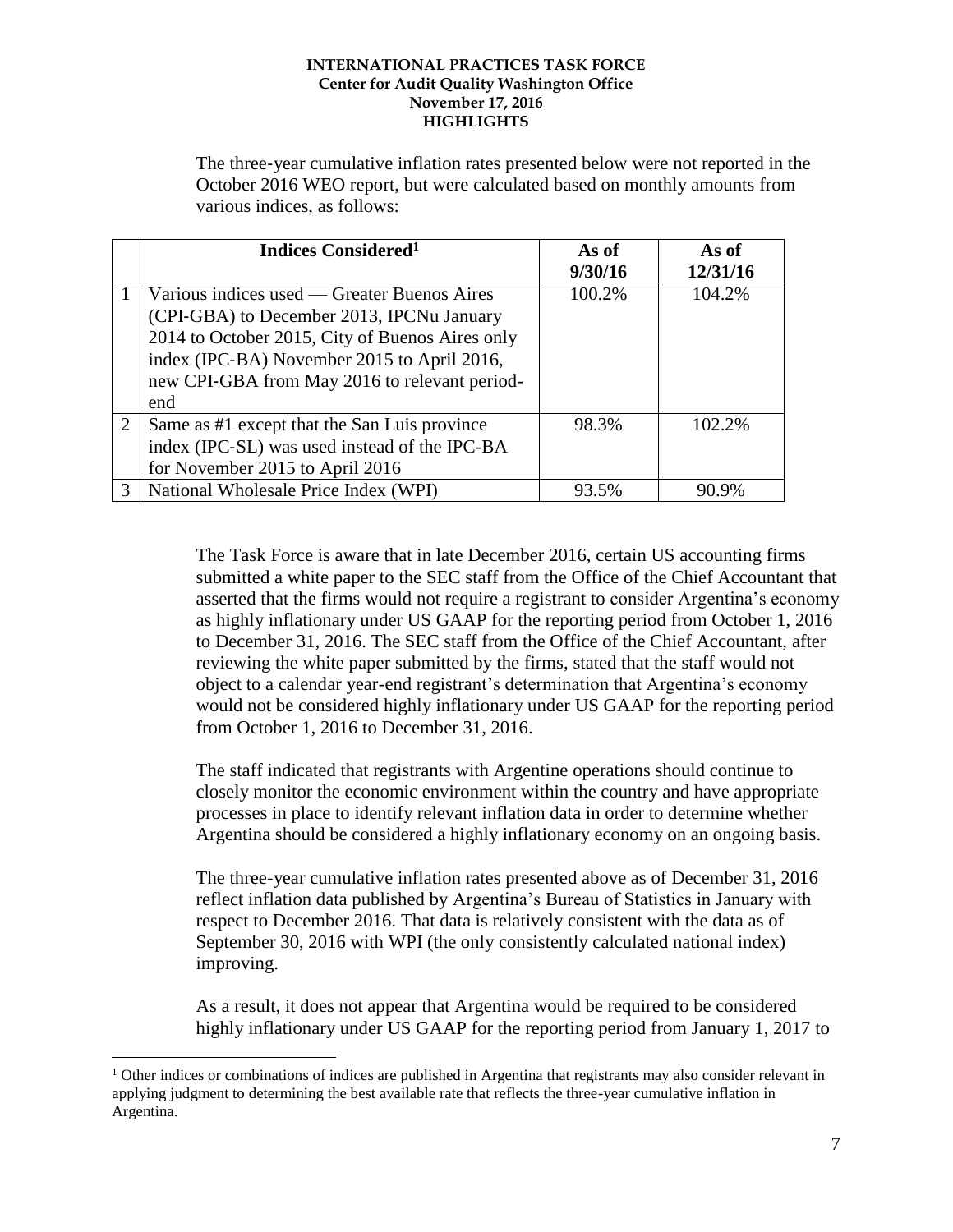March 31, 2017. However, the Task Force is not aware of any consultation with the staff regarding Argentina related to the January 1 to March 31, 2017 period.

Registrants should closely monitor all inflation data and conditions in Argentina throughout 2017 to determine whether there is a change that would result in Argentina being considered highly inflationary.

**Suriname** – The three-year cumulative inflation rate for Suriname was 31% at the end of 2015 and is projected to be 129% by the end of 2016.

Registrants should have appropriate controls in place to monitor Suriname's reported inflation data and consider other pertinent economic indicators to determine if Suriname should be considered a highly-inflationary economy.

*(b) Countries, other than those countries already included in the other categories, with projected three-year cumulative inflation rates between 70% and 100%*

**Angola** - Angola's three-year cumulative inflation rate was 32% for 2015 and is projected to be 82% by the end of 2016

*(c) Countries where the last known three-year cumulative inflation rates previously exceeded 100% and current actual inflation data has not been obtained*

None.

*(d) Countries, other than those countries already included in the other categories, with a significant increase (25% or more) in inflation during the last calendar year or a significant increase in projected inflation in the current year* 

None.

Note:

**Countries not analyzed in the IMF WEO report**

There may be additional countries with three-year cumulative inflation rates exceeding 100% or that should be monitored which are not included in the above analysis because the sources used to compile this list do not include inflation data for all countries or current inflation data. One such country, for example, is Syria. Numerous other countries that are not members of the IMF are not included in the WEO reports.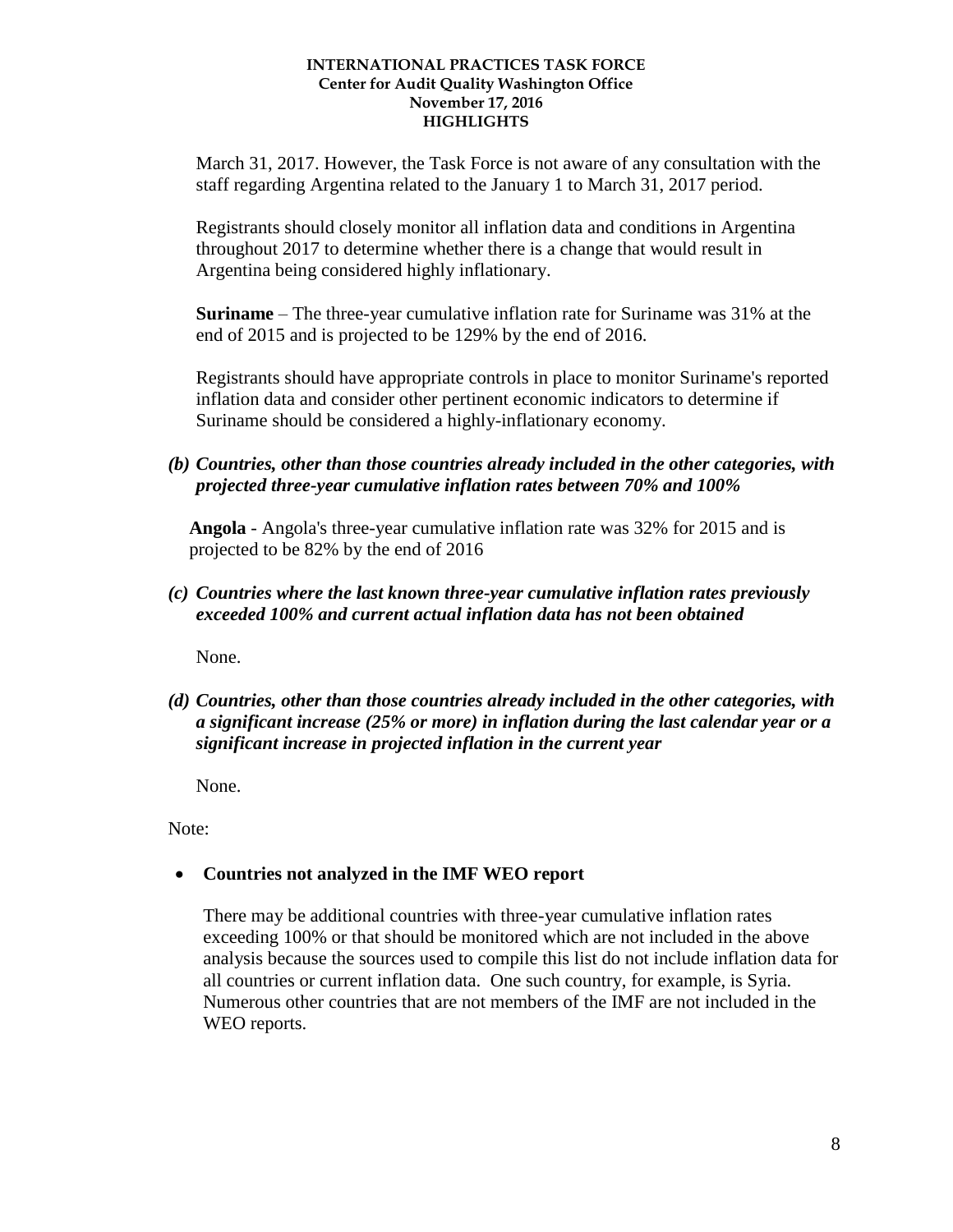### **B. Transition Questions related to the New Leasing Standard IFRS 16**

IFRS 16, *Leases*, is effective for annual reporting periods beginning on or after January 1, 2019. Earlier application is permitted for entities that apply IFRS 15, *Revenue from Contracts with Customers,* at or before the initial application of this Standard.

A lessee is required to apply IFRS 16 to its leases either:

- (a) Retrospectively to each prior reporting period presented applying IAS 8, *Accounting Policies, Changes in Accounting Estimates and Errors*; or
- (b) Retrospectively with the cumulative effect of initially applying the Standard recognized at the date of initial application in accordance with paragraphs C7-C13.

Paragraph C7 further provides that if a lessee elected to use option (b) above, the lessee shall not restate comparative information. Instead the lessee shall recognize the cumulative effect of initially applying IFRS 16 as an adjustment to the opening balance of retained earnings (or other component of equity, as appropriate) at the date of initial application.

For those companies that elect the cumulative effect accounting at the date of initial application, comparative information is not restated, and therefore the same information reflected in the financial statements would be appropriate to include in Selected Financial Data for SEC reporting companies.

The Task Force noted that retrospective application is not applicable to lessors, as the transition guidance require a cumulative catch up adjustment at the date of initial application of the Standard, resulting in comparative information not being restated.

The Task Force asked the SEC staff as to whether the staff would object if registrants that apply IFRS 16 retrospectively only apply it in their selected financial data tables to the periods covered by the financial statements, along with clear disclosure that the earlier years in selected financial data have not been retrospectively adjusted.

The staff indicated that they would not object and noted that this position is similar to the relief granted to registrants that elected retrospective application of the new revenue standard under both US GAAP and IFRS.

### **C. Use of pre-acquisition and post-acquisition periods to satisfy S-X Rule 3-05 requirements for other than initial registration statements**

FRM 2030.4 guidance allows for initial registration statements for companies to use preacquisition and post-acquisition audited results in satisfying S-X 3-05 requirements. The Task Force understands that this guidance was written in the context of domestic issuers, as domestic issuers are required to report on Form 8-K significant acquisitions under S-X Rule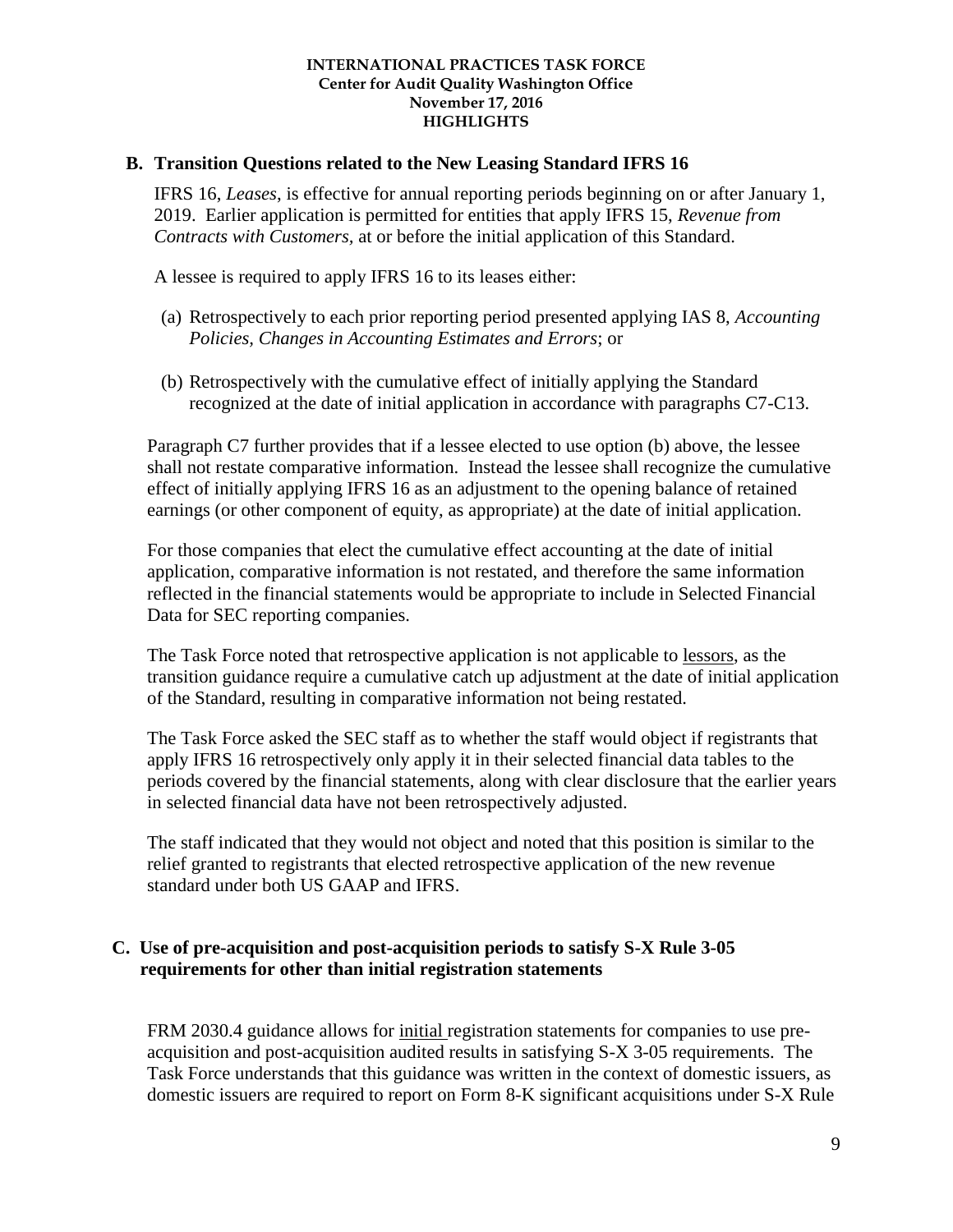3-05, and therefore would not need the accommodation other than for initial registration statements. Foreign private issuers (FPIs), however, are required to provide significant acquiree financial statements related to registration statements, and have no related 1934 Act reporting requirements.

The Task Force asked the SEC staff whether they would require foreign private issuer registrants to request formal relief via a waiver request letter if they want to satisfy S-X Rule 3-05 requirements with pre-acquisition and post-acquisition periods, or whether it would be acceptable for them to rely on this FRM guidance by analogy without sending in a waiver request letter.

The staff indicated that it would be acceptable for foreign private issuer registrants that want to satisfy S-X Rule 3-05 requirements with pre-acquisition and post-acquisition periods to rely on this FRM guidance by analogy without sending in a waiver request letter. The staff added that the periods included in the audited pre and post-acquisition financial statements must be contiguous with no gaps for the period of time necessary to satisfy the S-X Rule 3- 05 requirements.

## **D. Significant equity investee financial statements under S-X Rule 3-09**

S-X Rule 3-09 requires that financial statements provided for an equity investee be as of the same dates and for the same periods as the audited consolidated financial statements of the registrant (if practicable). When the financial statements are provided for a "foreign business" under S-X Rule 3-09, and the investee is a first-time adopter of IFRS-IASB, S-X Rule 3-09 would be satisfied by having financial statements for the latest two fiscal years, if the date of transition to IFRS-IASB was at the beginning of the earliest year provided. (See SEC Release 33-8567 and SEC FRM 6340.2). Similarly, the Task Force understands that if financial statements of a foreign business prepared on a US GAAP basis are provided, only two years are needed to satisfy the S-X Rule 3-09 requirements for the first filing of those financial statements. The logic is that the S-X Rule 3-09 financial statements of the foreign business do not have to be provided for more periods than would be required of the entity if it were doing a first-time registration statement.

The Task Force and staff discussed the following scenarios in providing the first time financial statements on either a US GAAP basis or IFRS-IASB basis of a foreign business for S-X Rule 3-09 purposes:

1. Foreign private issuer filing on Form 20-F or domestic issuer filing on Form 10-K, for which foreign business is first significant in the latest fiscal year

In this fact pattern, this is the first time that the S-X Rule 3-09 financial statements have been provided for the foreign business. The financial statements of the foreign business could be provided for two years on either a primary US GAAP basis or for first time adopters of IFRS-IASB, on an IFRS-IASB basis, with the date of transition to IFRS-IASB being the beginning of the two-year period provided.